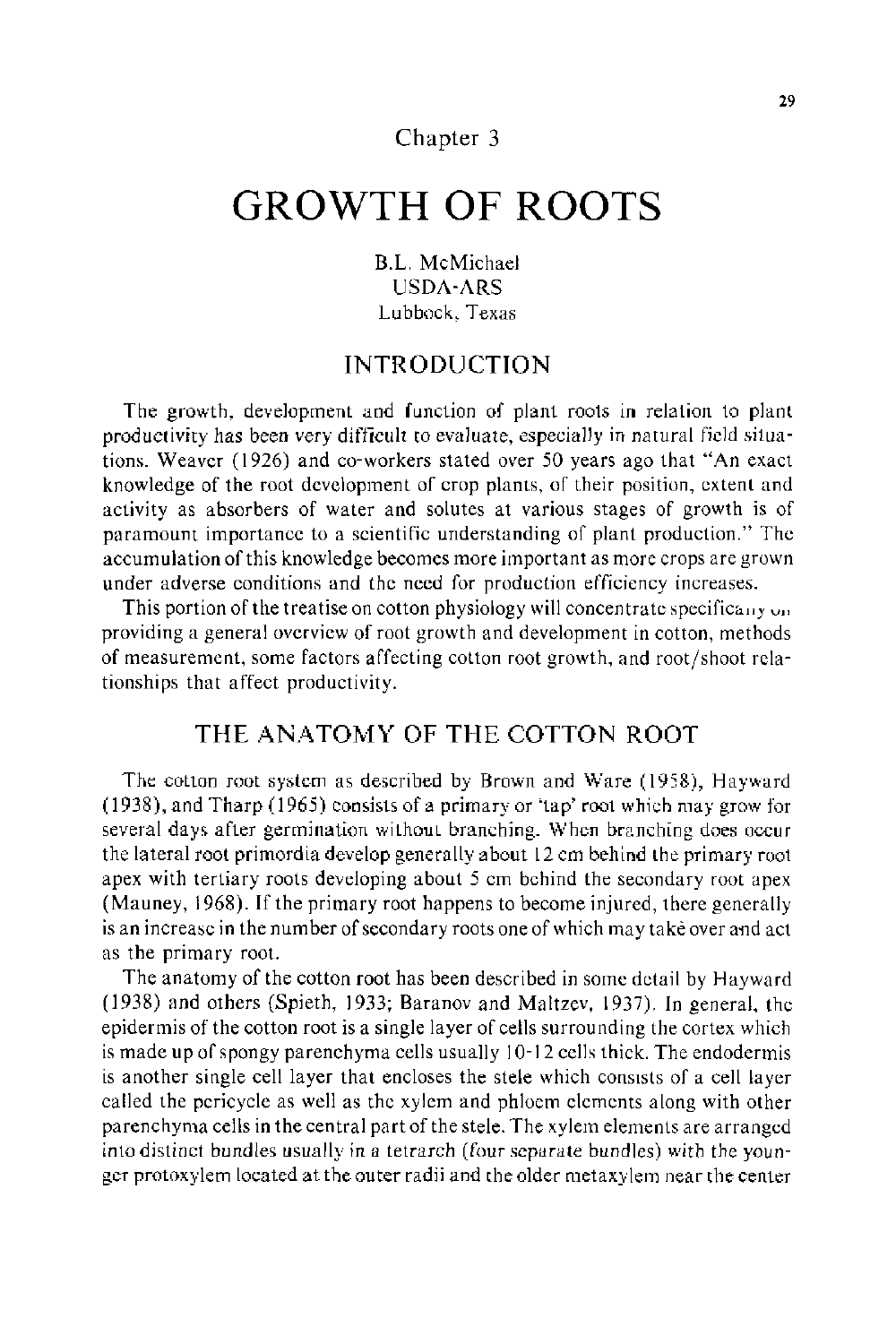of the stele. Hayward (1938) states that it is possible for the primary root to be a pentarch with five distinct vascular bundles present. Recent work by McMichael *et al.* (1983) confirms this in several cotton strains (Figure 1). They also de-



Figure 1. Xylem pattern in primary roots of *G. hirsutum* cv. DPL-16 (A) and *G. hirsutum* cv. T25 (B). The tetrarch arrangement (A) is typical of cultivated cottons. The pentarch arrangement (B) has been found in drought tolerant types. (XlOO)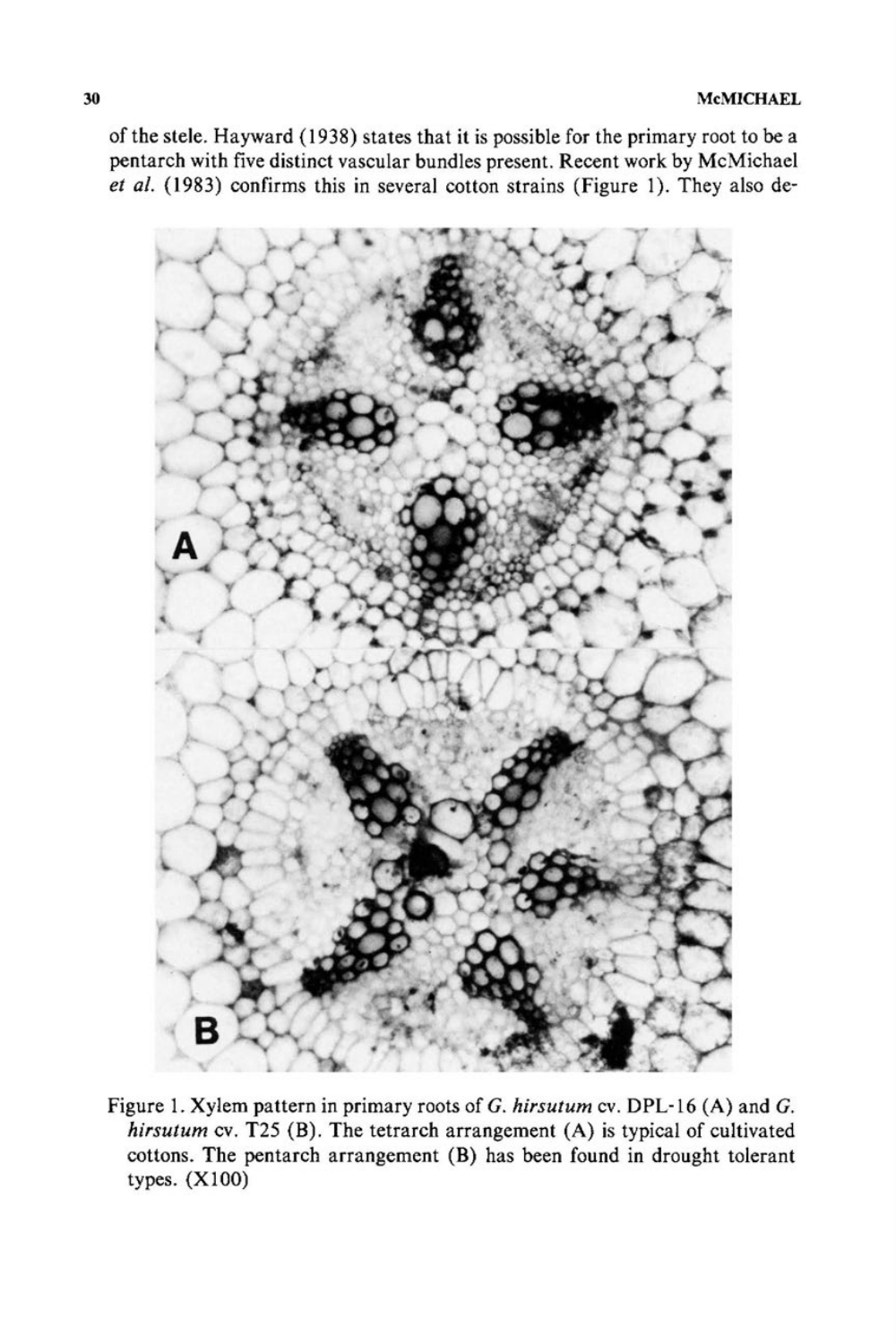scribed a hexarch pattern in some primary roots of other cotton strains. They suggested that the number of vascular bundles in cotton may be an inherited trait of some importance in determining differences in root morphology that have been observed.

The protophloem is located between the radii of the vascular bundles and eventually gives way to formation of the sieve tubes and companion cells. As the root grows and secondary thickening takes place, the epidermal and cortical cells disappear while the pericycle remains to protect the mature root. During the seedling stage rings of sieve tubes and xylem vessels are formed along the outer edges of the stele as one moves along the root toward the junction of the hypocotyl and as the root ages (Speith, 1933).

# METHODS FOR MEASURING ROOT GROWTH IN COTTON

In recent years measurement techniques have been described for investigating root growth and development in cotton as well as other crops, particularly in field situations. In addition, screening techniques for accurate evaluation of genetic diversity in root growth have been developed. Rapid technological advancements in related fields such as engineering, soil physics, and plant physiology have made it possible to accurately estimate root growth and development, and scientists have become more aware of the importance of root activity to plant productivity. It is therefore important to discuss the methods used to evaluate the growth of root systems to give some idea how specific problems associated with root research may be approached.

Bohm ( 1979) and Heen ( 1980) described a number of methods that have been and are currently being used to evaluate plant root systems in both the greenhouse and field situations. They also describe several techniques for washing roots from soil samples and make recommendations as to which techniques may be most useful in helping to answer specific questions. Bohm ( 1979) groups and classifies the various methods for studying root growth. These range from the more tedious and time-consuming excavation, monolith, and auger methods to such techniques as root observation laboratories (rhizotrons), other glass wall methods, and more indirect methods such as radioactive tracers. Each method, as Bohm (1979) points out, has certain advantages and disadvantages depending on the research objective and the resources available. Excavation methods, for example, are not only extremely labor intensive, but also require that a large amount of field plot area be disturbed and rendered unusable for similar studies for a number of years. The glass wall methods, on the other hand, allow root studies to be conducted in somewhat natural, undisturbed situations in the same area for repeated seasons. Greenhouse methods for studying root systems range from growing plants in small pots and washing out the roots to growing plants in much deeper and larger diameter containers to simulate the volume of soil a plant might occupy in a field environment.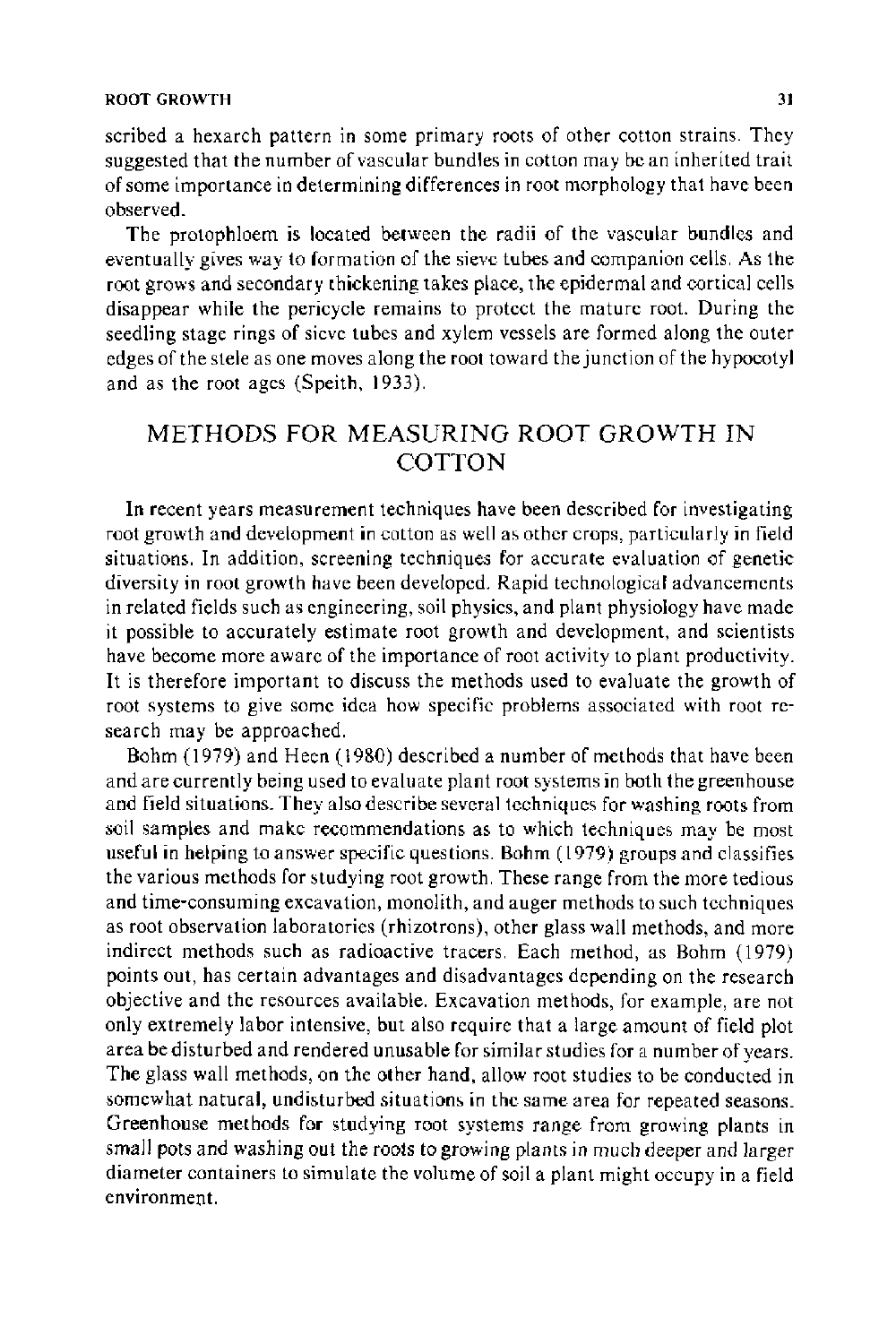Since it is impractical to discuss in detail here all of the methods for measuring root growth, I will briefly outline two methods we are currently using in our laboratory to measure root growth in cotton both in the greenhouse and in the field.

The greenhouse method we are using to evaluate differences in root growth in different cotton germplasm is similar to that described by Reicosky (1972). Large polyvinyl chloride (PVC) tubes 20 em in diameter and 180 em long are first cut into sections 15 em long to a total length of 1 m and into 30 em sections for theremaining length of the tube. The tube is then re-assembled and the seams of each section taped with heavy duty tape. A 2 em window is also cut into each section and re-taped to facilitate periodic sampling of the soil in each section for water content. One end of the tube is covered with a wire mesh screen and the assembly is placed in a larger diameter container. The space remaining in the container is filled with coarse gravel to maintain the tube in a free-standing upright position. Coarse gravel is placed in the bottom of each tube to a depth of 4-6 em to insure proper drainage. Each tube is filled with soil and packed to a known bulk density. Water is applied to fill the profile to 'field capacity'. Seeds are planted and the plants thinned to one plant per tube when the plants reach the first true leaf stage. The treatments for a particular experiment are imposed when the plants reach the desired stage of growth. Root samples are collected at various times during the experiment by removing the tape from each section and slicing through the bottom of the section with a metal cutting tool to obtain only the volume of soil and roots contained in that section. The roots in each section are washed free of soil and the total root length and root length density determined by the methods described by Newman (1966). The total dry weight of the roots in a particular section as well as the total profile is measured. The tubes may then be reassembled and used again in other experiments.

The method we are using to evaluate the growth of cotton roots in the field involves the use of a glass wall observation tube called a minirhizotron (Bohm, 1979). This technique was first proposed by Bates (1937) as a less costly alternative to the glass wall observation trenches. Waddington ( 1971) and Bohm ( 1974) also described this technique. The method basically consists of drilling or augering a hole in the soil to the desired depth (usually 1.5 to 2m in our studies). The diameter of the hole is only slightly larger than the diameter of the tube to be inserted to insure a good contact between the tube and the soil with minimum air gaps. We have been using 10 em diameter tubes in our studies that are installed in the row at approximately 30 degrees from the vertical to prevent roots from striking the soil-glass interface and growing down the tube as might be the case if the tubes are installed vertically. Waddington (1971) and others used glass tubes for their minirhizotrons, but more recently Plexiglas tubes have been substituted for the glass tubes (Sanders and Brown, 1979). We are currently using Plexiglas tubes for the minirhizotrons in our cotton studies. The tubes are etched with a grid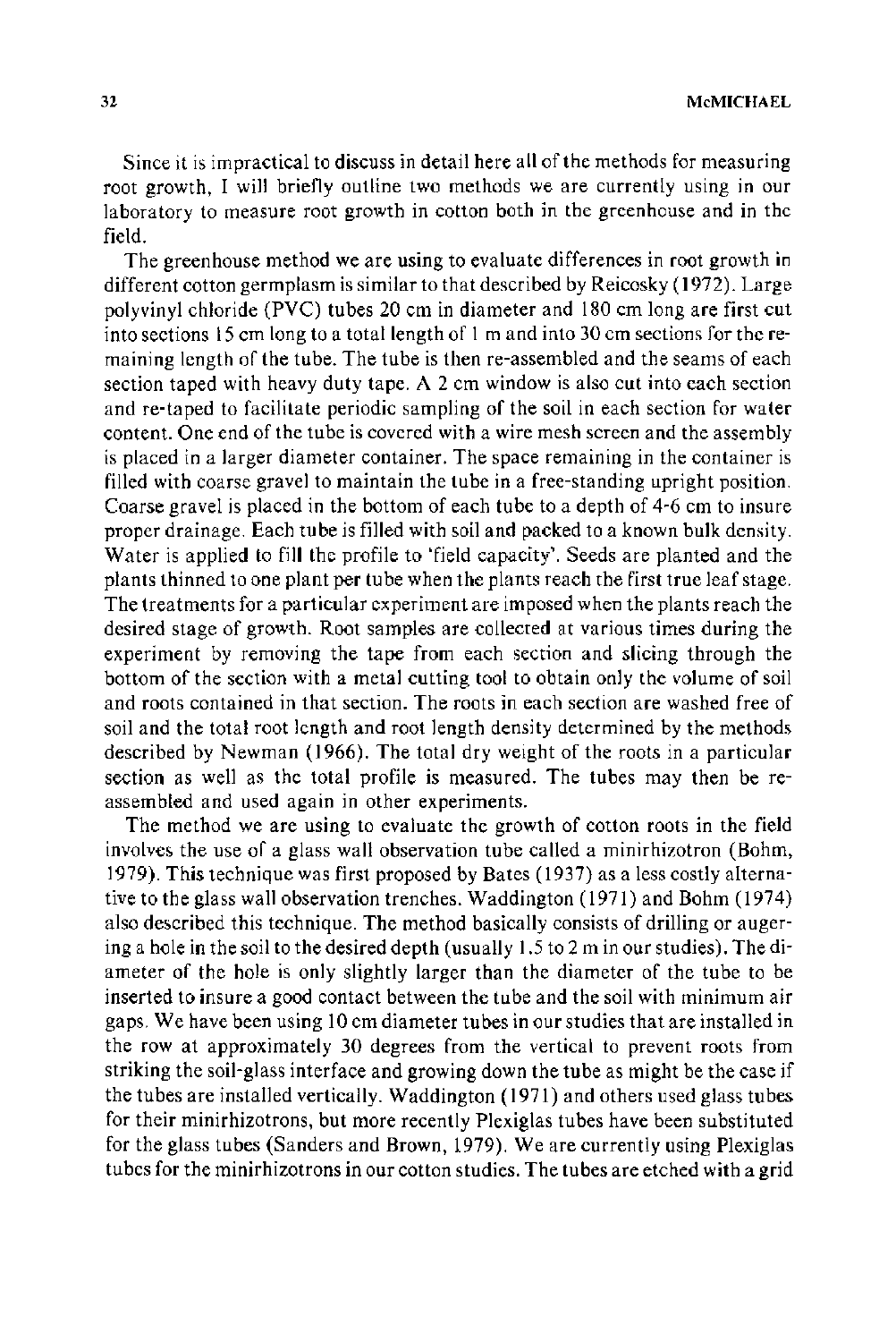system before being inserted into the soil. The grid not only indicates depth but also serves as the system for measurement of root length and root length density by counting the number of roots crossing the horizontal transects of the grid.

Waddington (1971) used a fiber-optic technique for observing root growth in the minirhizotrons. Bohm (1974) later used a mirror attached to a pole equipped with a light source to observe root growth in his system. Recently Sanders and Brown ( 1979) utilized a fiber-optic technique by attaching a 35-mm camera to a fiber-optic scope allowing photographs of the roots intersecting the transparent walls to be taken and later evaluated using an image analysis system. We are using a borescope apparatus equipped with a light source and a low-light sensitive television camera to record the images of each section inside the tube on video tape. The tape is replayed in the laboratory and intersections of roots in each scene are counted on a Newman ( 1966) grid superimposed on a television monitor. This technique atlows measurements to be made on total root length and root length density in cotton throughout a profile during the entire season in a relatively natural undisturbed field situation.

# THE DEVELOPMENT OF THE COTTON ROOT SYSTEM

The general development of the cotton root system has been described by Balls (1919), Baranov and Maltzev (1937), Collins and Warner (1926), Pearson (1974), Brown and Ware (1958), Hayward (1938), and Taylor and Klepper ( 1978). The depth of penetration of the primary root and the formation, number, and depth of penetration of lateral roots may vary according to the variety of strain, soil type, soil water content, and other soil and plant related factors. The influence of some of these factors on root growth will be discussed later, but in general the primary root may penetrate to depths of over three meters under some conditions (Balls, 1919a) while the lateral roots may remain fairly shallow-less than one meter (Hayward, 1938). Thus the root distribution within a soil profile (usually expressed as em of root per cubic em of soil or root length density) may vary considerably depending on the conditions to which a particular plant is subjected. The rate of root elongation in soil may range from as much as six em per day (Taylor and Ratliff, 1969) to considerably less than one em per day depending on the conditions. The lateral roots extend outward from the taproot sometimes to a horizontal length of over two meters (Taylor and Klepper, 1978). The total root length continues to increase as the plant develops until the maximum plant height is achieved and fruit begins to form (Taylor and Klepper, 1974, 1978; Pearson and Lund, 1968). The root length then begins to decline as plant height stays the same and older roots die.

The total volume of soil explored by a cotton root system for water and ions, hence the development of root density, is related to the ability of the root system to produce secondary roots. The more fibrous the root system the greater the potential for increased rooting density. The lateral root primordia arise from the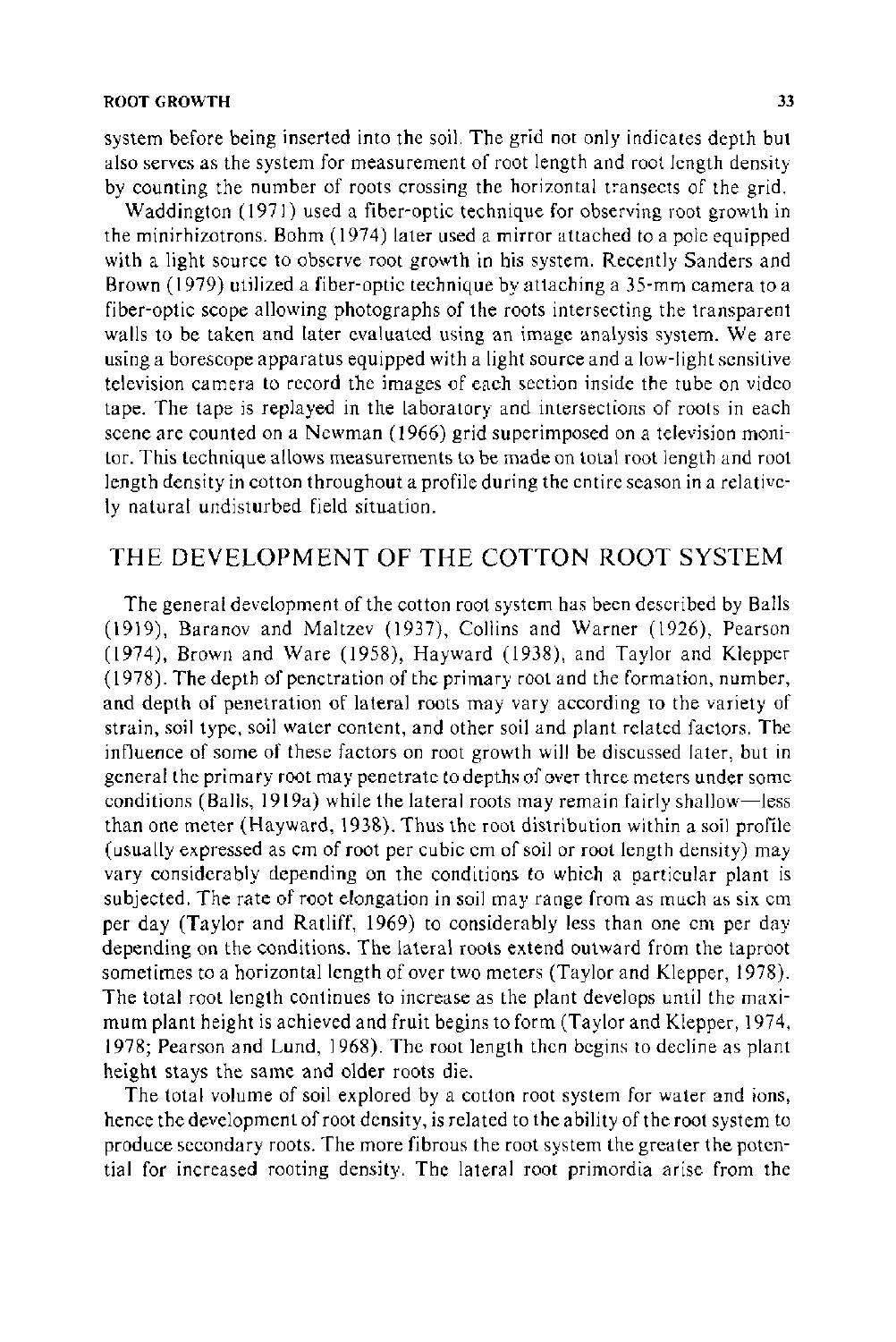cambial region of the stele and are arranged in rows along the primary root. The number of rows correspond to the number of vascular bundles present in the stele (Brown and Ware, 1958). McMichael *eta/.* ( 1982) presented evidence to indicate that those cotton lines that possess five or six vascular bundles also have the potential for producing five and six rows of lateral roots respectively. If the number of lateral roots are increased due to the increased number of primary root vascular bundles, it is possible for those plants to have a greater root density, explore a greater soil volume, and have increased capacity for water and nutrient uptake up to some maximum density necessary to deplete the soil profile. It is interesting to note that roots with an increased number of vascular bundles also should have an increase in the amount of phloem present and thereby an increased potential for movement of material into the system to promote root growth.

The genetic control of root growth in cotton has been alluded to (Taylor and Klepper, 1978), but little work on the evaluation of available cotton germplasm for differences in root growth or specific rooting patterns has been conducted. The evaluation of several exotic photoperiodic strains of cotton for several characteristics including taproot growth and lateral root development was conducted by Quisenberry *eta/.* ( 1981) using 35-day old greenhouse grown plants. They found significant differences in the taproot length and the number of lateral roots between a number of the strains. They suggested these differences may be associated with differences observed in adaptation to drought conditions. McMichael *et al.* ( 1982) evaluated a number of the exotic cotton strains for differences in root development using other techniques. They evaluated the growth patterns of the taproot and the lateral roots of young seedlings that were growing under constant temperatures in small polyethylene growth pouches filled with nutrient solution. The taproot length, lateral root length, and number of laterals were measured daily for seven days. The results showed significant differences as found by Quisenberry *et al.* (1981) in older plants. This technique allowed a large number of entries to be evaluated over a relatively short period of time. Additional studies need to be conducted on genetic differences in rooting patterns and the inheritance of specific traits associated with root development and plant productivity.

# SOME FACTORS AFFECTING COTTON ROOT GROWTH

Most of the factors that directly affect root growth in cotton are soil related (Pearson, 1974; Carson, 1974) although above ground processes in the plant such as photosynthesis, fruiting, and development of leaf area interact to influence root development. For the purposes of this portion of the discussion, only soil related factors will be mentioned.

#### **SOIL TEMPERATURE**

The temperature of the soil is generally lower than that of the air and less subject to rapid fluctuations during the season (Nielsen, 1974). The temperature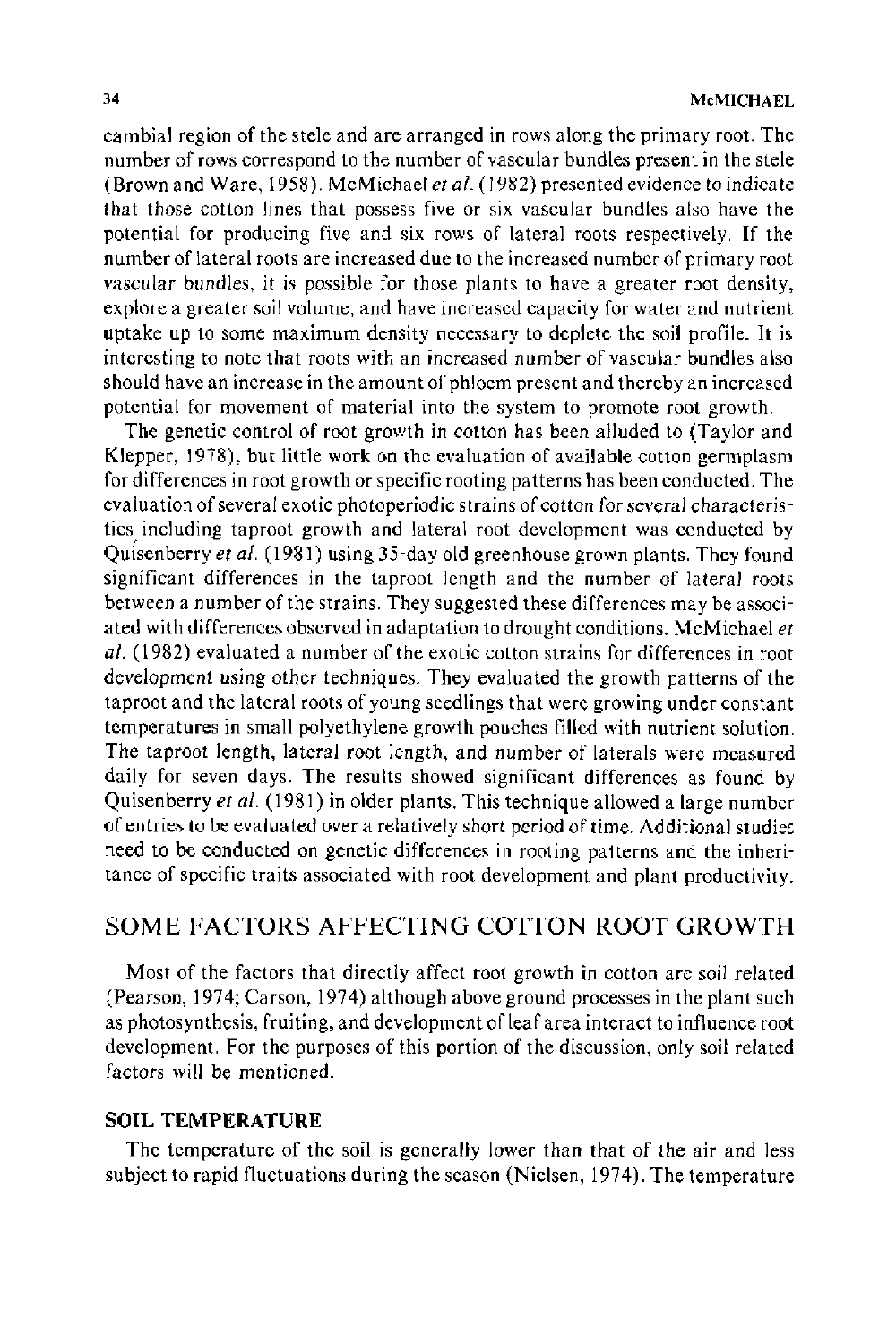at which roots of most plants exhibit maximum growth rates is lower than that for aerial organs. It appears from several different studies that the optimum soil temperature for cotton root growth is somewhere between 28C and 35C (Pearson, 1970; Bloodworth, 1960; Letey, 1961; Taylor, 1972). When the soil temperature deviates significantly from the optimum a number of things may occur. At low temperatures root growth is reduced and less branching occurs (Brouwer and Hoagland, 1964). Water uptake is also reduced (Nielson, 1961) and nutrient uptake is altered (Nielsen and Humphries, 1966). Christiansen (1963) states that subjection of cotton roots to low temperatures may cause death of the root cortex tissue. Guinn and Hunter (1968) reported a buildup of sugar in plant roots exposed to low temperatures.

The exposure of cotton roots to temperatures higher than the optimum also has an adverse effect on growth. More branching seems to occur (Nielsen, 1974) and enzymatic activity and metabolism is reduced (Nielsen, 1974). Taylor (1983) and Arndt ( 1937) indicate that the overall rate of cotton root elongation is reduced at high temperatures. Thus, the changes in root growth and activity as a function of temperature may have an effect on both root length and root length density, but, as Taylor (1983) points out, reliable field data to determine to what extent this occurs is generally lacking. This information is important, however, since there are many problems with things such as stand establishment in much of the cotton growing areas of the country which are affected by the low soil temperatures at planting time (Wanjura, 1972; and Chapter 36).

## **SOIL STRENGTH**

The growth of cotton roots through compacted soil layers such as plow pans or through areas of very high bulk densities may present severe problems in many soils where cotton is grown. Taylor ( 1974) gives an excellent review of the effects of changes in soil strength on the growth of root systems of cotton as well as other crops.

In general, studies with penetrometers (devices used to measure soil strength) have shown that as the soil resistance increases root elongation rates decrease (Grimes, 1975; Taylor and Ratliff, 1969; Grimes, 1972; Pearson, 1970). Since differences in soil strength are closely related to soil water content (Taylor and Ratliff, 1969; Grimes, 1972), the decrease in root growth and penetration into lower depths of a profile could mean that there would be less total water available to the plant. This could also mean that the plant would extract water from only a very limited area of the total soil volume (Grimes, 1972).

Changes in root morphology also may occur when plants are grown in soil with high strength characteristics. Taylor (1963) found that cotton grown in soil of high strength had roots with small diameters (<0.9 cm) which contributed to significant yield reductions. Mathers (1967) found that xylem and phloem cells were much smaller in cotton roots that were grown in soil with restricted layers than roots that had not been subjected to high strength layers. The manifestation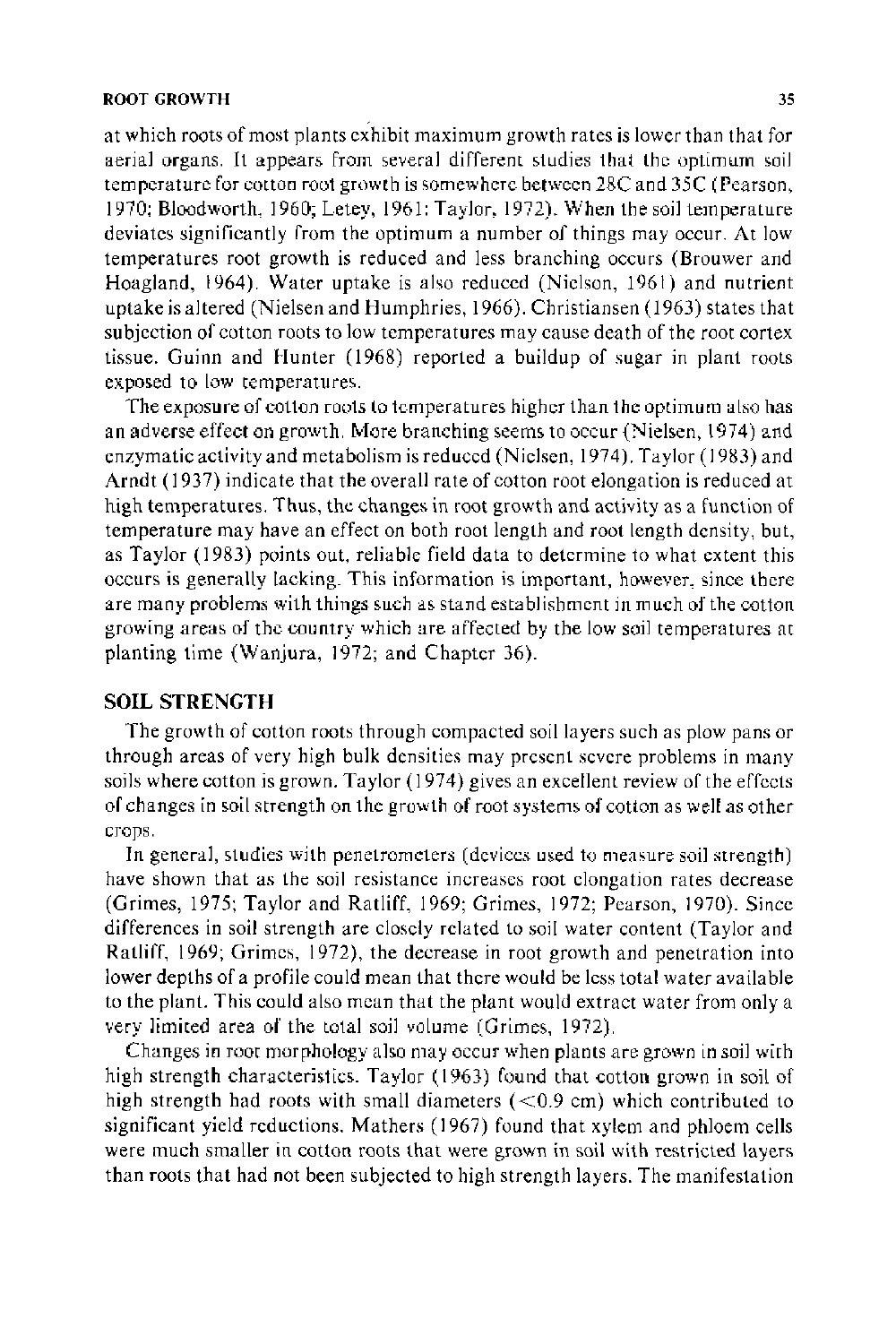of these responses in root growth in high strength layers has been suggested by some to be hormone mediated (Russell and Goss, 1974).

Many of the effects of changes in soil strength on root growth are not documented. In some cases roots may find their way through the high strength layer by means of worm holes or cracks so that differences in top growth may not be evident (Taylor, 1983).

### **SOIL AERATION**

The concentrations of the soil gases, particularly oxygen and carbon dioxide, or the balance of the levels of the two in the soil may significantly reduce or enhance root development.

In general, the soil air is about 20 percent oxygen, 79 percent nitrogen, and  $\leq$ 1 percent carbon dioxide at a depth of about six inches (Stolzy, 1974). These concentrations may vary considerably- to <5 percent oxygen and as much as 20 percent carbon dioxide. Cannon (1925) reported oxygen concentrations of 7-8 percent in the soil he was studying. Clements (1921) stated that the carbon dioxide levels in the soils in his experiments ranged from < 1 percent to 15 percent depending on the conditions.

The concentration of the soil atmosphere is influenced by a number of factors including soil temperature and soil water content. Cannon (1925) reported that temperature had an effect on soil atmosphere composition by its direct influence on the partial pressures of the gases. Russell and Appleyard ( 1915) stated that the oxygen concentration in a waterlogged soil fell to as little as 2 percent with little change in the carbon dioxide level. Similar results have been reported elsewhere (Stolzy, 1974).

Cotton roots respond to changes in the composition of the soil air. Their growth does not seem to be hindered by carbon dioxide levels that significantly reduce root growth in other plant species (Kramer, 1969). Cotton roots do seem to be highly sensitive to changes in oxygen concentrations. The elongation of the taproots was reduced when they were exposed to 5 percent oxygen levels for a short period of time and were killed within three hours after the soil air was purged of oxygen (Huck, 1970). These results are not suprising since oxygen is required for root respiration and growth. Whitney (1941) studied the effects of changes in the composition of the soil air on water absorption by a number of crops including cotton. He concluded that water uptake was reduced by either the toxic effects of carbon dioxide reducing root cell permeability, or the reduction of respiration due to the low oxygen levels, or an interaction between the two effects. The latter is likely to be the case under most field situations.

## **SOIL WATER**

The changes in water content of the soil affects the growth and productivity of plant tops via changes that occur in absorption of water by plant roots to replace transpirational water losses and maintain plant turgor for growth. Soil water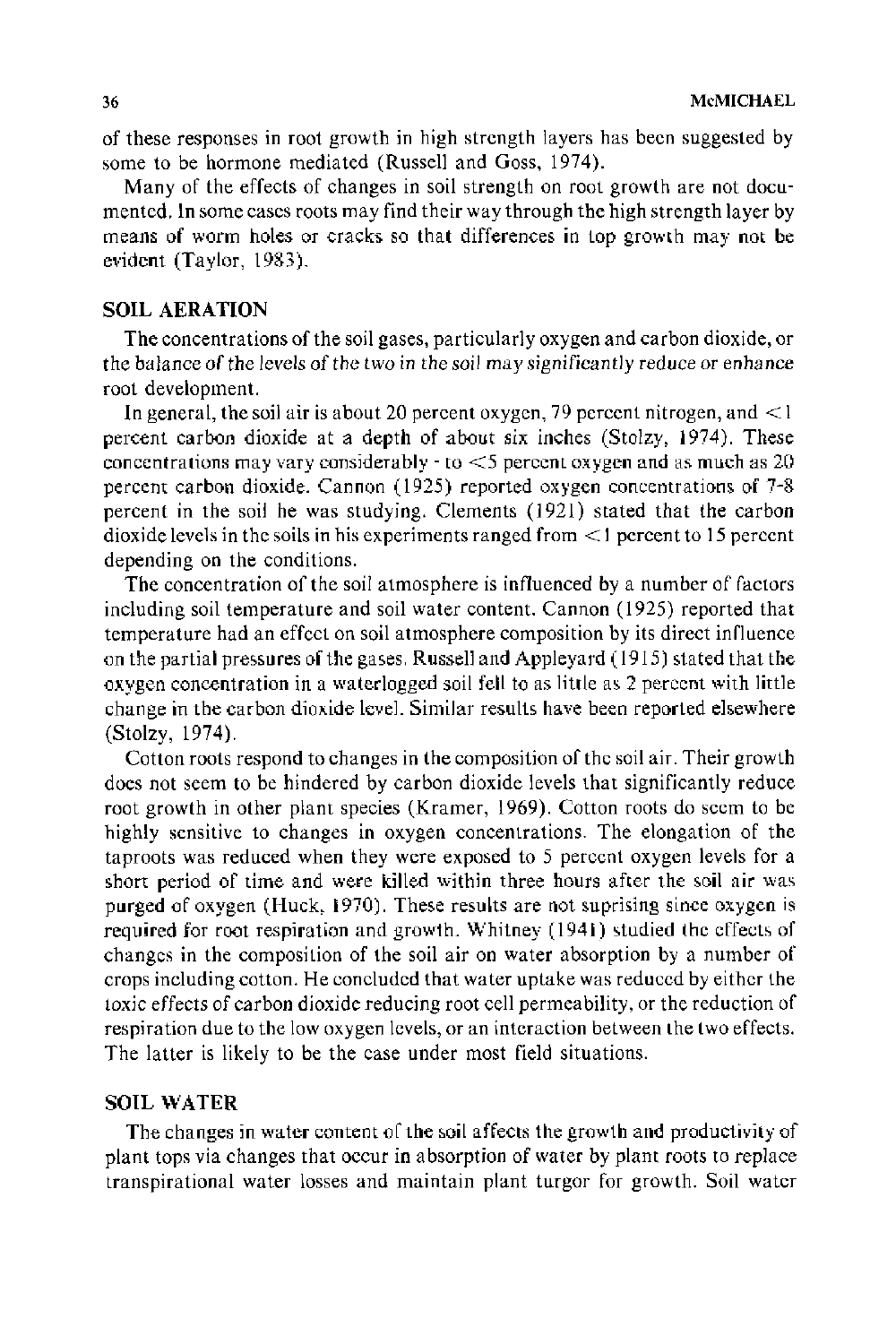content also may have a direct effect on the growth rates and distribution of roots within a soil profile. There have been excellent reviews and articles written dealing specifically with the absorption of water by plant roots, the resistances encountered as water moves along the water potential gradient to the leaves, and interactions between water and nutrient uptake by roots (Russell, 1977; Taylor and Klepper, 1978; Newman, 1974: Taylor and Klepper, 1975; Gardner and Ehlig, 1962; Rose and Stern, 1967; Gardner, 1964; Hillel *eta!.,* 1975). The reader is referred to these works for more in-depth study of these subjects. This portion of the discussion will be limited to the more direct effects of changes in soil water on the overall growth rates and distribution of cotton roots.

The distribution of cotton roots may be altered by changes in soil water content, particularity as the soil dries out (Taylor, 1983). Rooting depth may be increased in drying soil (Klepper, 1973) while root elongation rates may be signtficantly decreased (Taylor, 1983). Taylor and Klepper (1974) also show that root density in cotton decreases as soil water content decreases. There may or may not be significant alterations in root activity as the soil dries since root proliferation may occur at lower depths to maintain water uptake rates and the growth of plant tops (Browning, 1975; Taylor and Klepper, 1974). Root densities may decrease to 0.2 em per cubic em and still be effective in water extraction (Jordan, 1983). Taylor and Klepper ( 1971) have shown that the water extraction per unit root length in cotton does not change with depth so that a root may be as effective, for example, in extracting water at  $100$  cm as it would be at  $10$  cm. McMichael  $(1980)$ observed that the root length density increased significantly at the lower depths and decreased at the upper soil layers  $(<30 \text{ cm})$  in several commercial cottons during a period when the soil was allowed to dry. The root length density of plants in irrigated plots was always greatest in the upper part of the soil profile  $(<$ 30 em). He also observed that total root length reached a peak about 80-85 days after planting when maximum plant height was achieved. Taylor and Klepper (1974) noted that root length did not increase in a soil layer when the water content of that layer fell below 0.06 cubic cm/cubic cm or a soil water potential of about -1 bar. They also showed that when a dry soil was rewatered both plant height and root length resumed growth and continued to increase.

Thus, changes in soil water content and soil water potential may change rooting patterns and may or may not change root activity in relation to top growth if the changes in soil water status are gradual so that the root systems can adapt to the changing environment.

## ROOT-SHOOT RELATIONSHIPS

The root and shoot environment interact with growth processes in a plant to modify the genetic potential of the plant and influence productivity. The relation between root growth and shoot growth is therefore very complex and depends on many factors acting simultaneously within the plant system. Aung (1974), in his